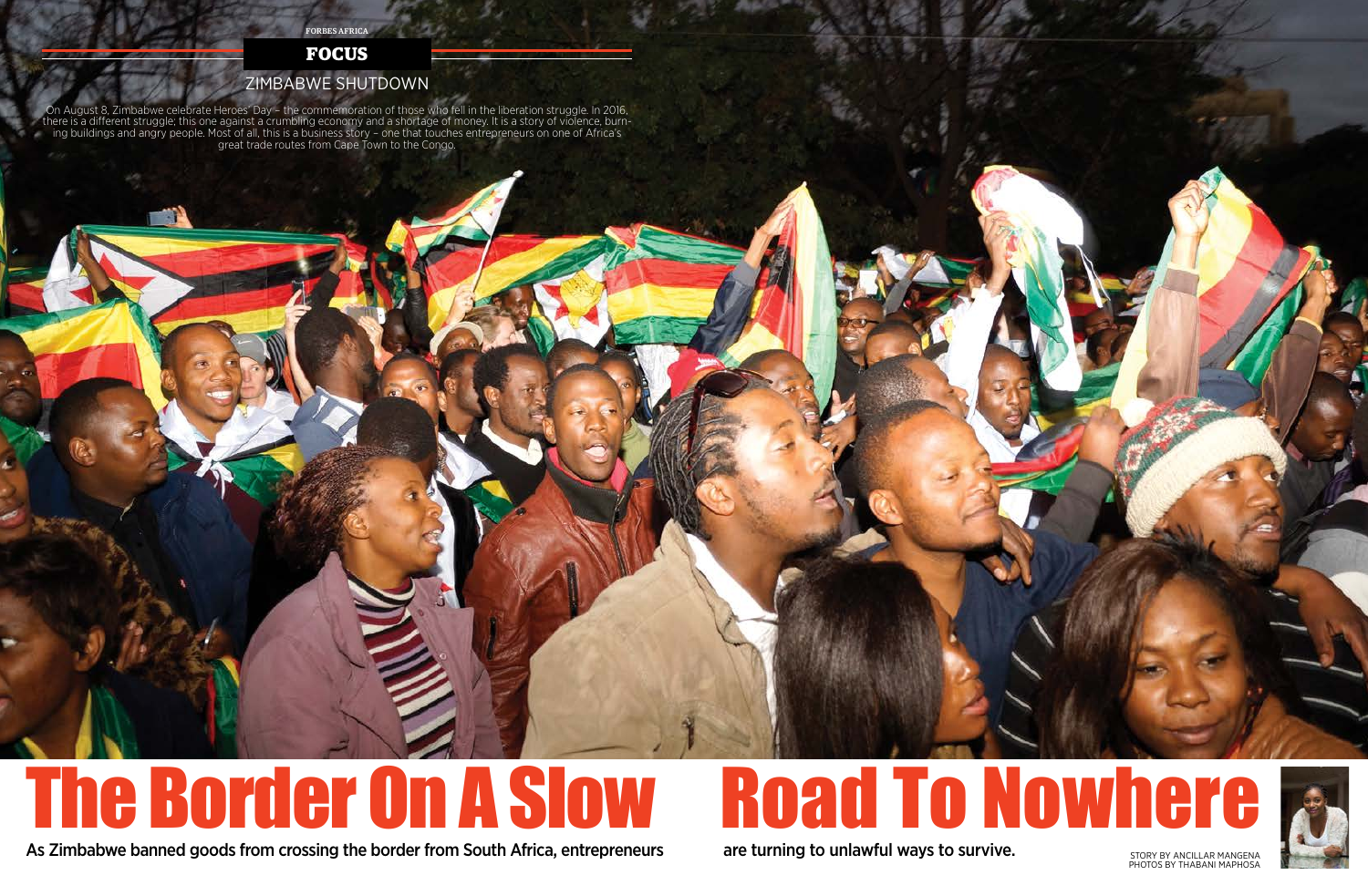<sup>1</sup>'s a 542-kilometer drive from Johannesburg to Beitbridge.<br>As we arrive the sun is shinire its warm golden light over the bridge connecting South Africa and  $\blacksquare$  t's a 542-kilometer drive from Johannesburg to Beitbridge. As we arrive the sun is shining its warm golden light over the Zimbabwe. There are no birds chirping over the Limpopo River. It seems like a peaceful morning, until you get closer.

There is pandemonium as hun dreds of cars line up to be stripped and searched before proceeding into Zimbabwe. A journey to Harare is delayed by at least three hours. Presi dent Robert Mugabe's government has banned the importation of basic goods from South Africa. All banned goods are confiscated.

Priscilla Ngwenya is a woman in the autumn of her life. She has brown wrinkly skin, dull brown eyes and a jutting jawline that makes her look tired of suffering. On this day, she says she has endured pain and penury working for her grandchildren at home in Zimbabwe. She is not about to let anyone else gain from her sweat, nor her liters of cooking oil that she is trying to import.

The drive to Zimbabwe's capital, Harare, is slippery in light winter rain. The sky is full of rich grey clouds; on the ground, the country is paved with cracked roads, poverty and struggle.

"I will not work for the police. I work too hard for you to take food I bought for my family for yourselves. If I can't get this to my hungry grand children, then no one else will have it," she says as she pours 20 liters of cooking oil onto the street that she carried 2,000 kilometers from her job as a domestic worker in Cape Town.

Zimbabwe's Ministry of Industry and Commerce banned basic imports

#### FOCUS – ZIMBABWE SHUTDOWN

**We buy from South Africa because it is cheaper and it's the only way for us to survive."**

## TheBreakeven Blues

BY ANCILLAR MANGENA

With Zimbabwe's economy on the rocks, entrepreneurs are doing whatever they can to keep their business' doors open.



On the way, many business es are boarded up, their paint peeling and doors closed. As we arrive in Harare, many shops are packed with imported goods, but, in Workington, an industrial suburb in the south west of Harare, there is a stub born survivor – a factory that has been producing Zimbabwe an products since 1978.

Rank, founded by Amish and Ketan Naik's grandfather, is the leading stationery supplier in Zimbabwe. It also distributes paper and board to the printing industry and manufactures plastic goods. Their grandfa ther arrived in Zimbabwe, via Zambia, from India in the late 1960s.

> Business in Zimbabwe thrived until the country hit hyperin flation in the early 2000s. Although the factory is stacked with goods and 102 employees, like many businesses

of money in the banks threat ens its survival.

The company has ample money in the bank but it can't take it out to buy raw materials. "We are being optimistic because if we are being pessi mistic about this whole thing it won't end well. We have been breaking even for the last six months, last year we were 3.5 percent down. We believe this year we are going to be 20 per cent down or probably more," says Ketan.

here, the lack open.

The company will cut the number of goods they produce to survive. They say they will try managing their overheads, because their staff is the last cost they want to cut.

"We will work within our means; effectively we will pro duce what we can in terms of what we can purchase in terms of raw material. It also means we have narrowed our gains down, guided by our industry," he says. It's been a struggle over the last decade to keep the doors

"We had to scale down to the minimum. We were down to almost 10 percent, or less than 10 percent, because we were trading simply to pay wages. In the past, during high inflation, it came down to where our staff would just come in to have a meal because by the time they got their money, and went home, it was worthless," says Amish.

The Naik brothers say their biggest threat is the weak econ omy. In a way, the recent ban on basic goods imports, which everyone is complaining about, may help companies like them.

"We estimated, for exam ple, that in the exercise book industry, 40 percent was being imported from South Africa and 60 percent bought here. The tariff protection came in August 2015 and there has been a shift, we can say nine to ten percent or so increase, on our manufacturing, and the statistical growth shows it boosted our production," says Amish.

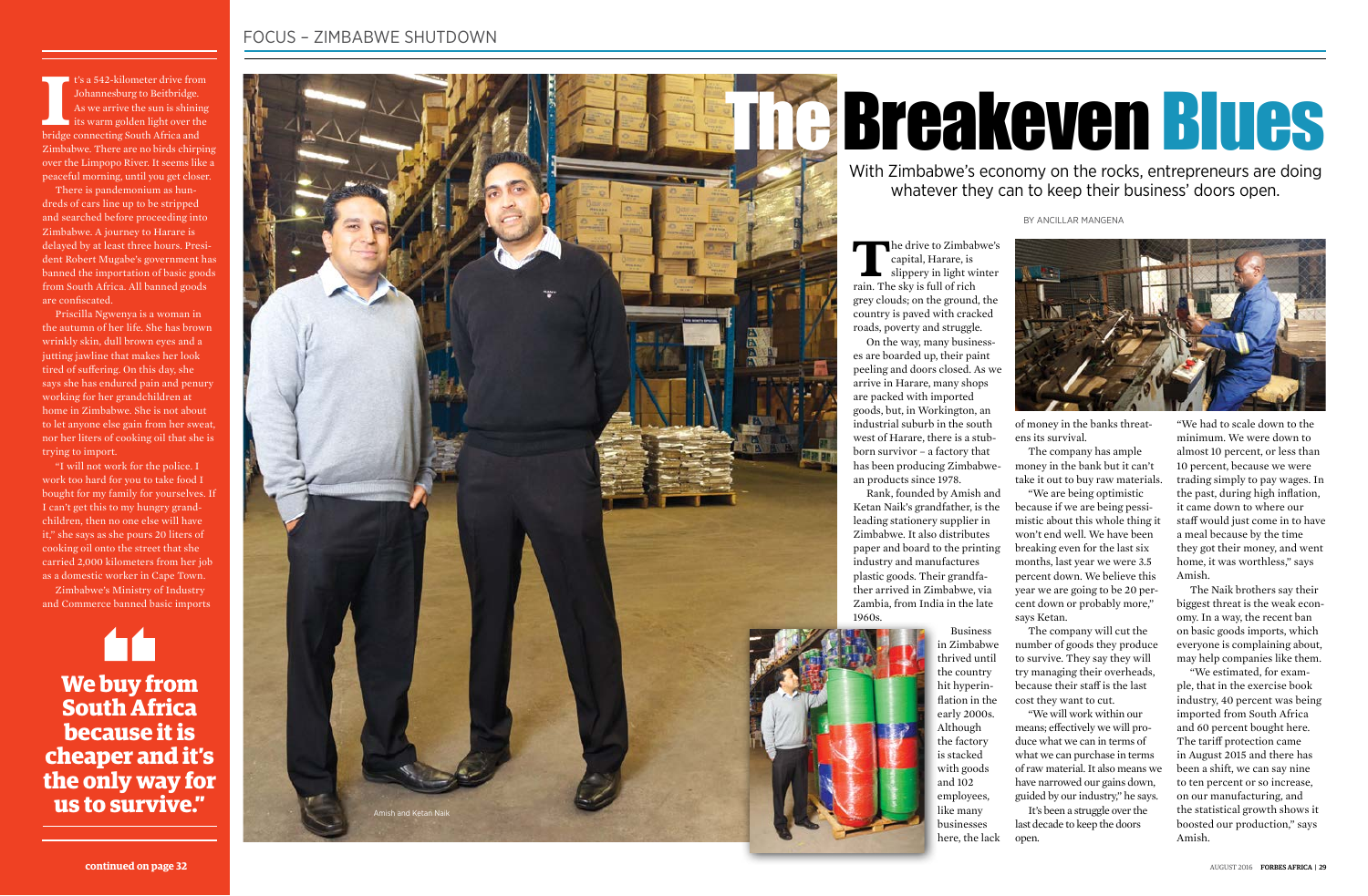30 | FORBES AFRICAAUGUST 2016

#### FOCUS – ZIMBABWE SHUTDOWN

"A Malawian manufacturer, for example, would buy raw materials from the same places as us. But, we would pay let's say \$300 for a job yet they would pay less than \$100 for that same job. How do we compete? Their expenses become lower, therefore their goods are cheaper."

Rank is not the only Zimbabwean company running a tight ship.

On the other side of Harare, Melissa Ma-

funga, Managing Director at Hamilton Finance, says 30 to 50 people walk into their offices each day seeking to borrow money, most of these, struggling small business owners.

"Sometimes they come borrow money because they want to buy stock or pay a little bit of salaries. From here, I see that many small businesses are run on credit. Due to the cash challenges the country is facing, the default rate has risen by 75 percent this year. So we make sure we hold collateral before we lend out money," she says.

Frank Buyanga

**The advantages of doing business in Zimbabwe are the highly educated and generally honest workforce,**

Another Zimbabwean entrepreneur, Frank Buyanga, with a finger on the pulse, featured in FORBES AFRICA in 2013 when he had an Interpol notice imposed on him by government. He is back in business in Zimbabwe and thinks that the ban on imports is sensible as it protects home-grown industry.

"The advantages of doing business in Zimbabwe are the highly educated and generally honest workforce, good infrastructure and sophisticated business climate, especially when compared to other countries in Africa, except Botswana, Namibia and South Africa. The main disadvantage is the increasing level of corruption," says Buyanga.

Ketan agrees the ban could work; but not with a weak economy.

"It doesn't help as much because where there is a shortage created by us not having raw materials, the smugglers start because they now see an opportunity. If there is a shortage in the market of the product, the pricing would mean 50 percent mark-up".

Even Rank's suppliers are not happy. "Our suppliers are saying to us that, 'Guys we have supplied the goods you need to pay for those'. We have sort of done a reverse circle where initially we had to pay upfront; we built our relationships so that they provide us with credit facilities. Now we are ok, the credit facilities need to be reduced to zero and start paying upfront because we are not able to sustain them," says Ketan.

Making a bit of money through exports into neighboring countries is not an option because it is expensive to manufacture products in Zimbabwe.

> Joyce Nousenga, General Manager at Hamilton Insurance, says business is slow because insurance is at the bottom of the list for companies.

"Even companies are slowing down on their purchase of insurance and most people opt for minimal cover, of which most of it is statutory. Business is tough for everyone, so much that they can't even protect the little they have through comprehensive insurance," she says.

We leave Amish and Ketan with hope that they will carry on breaking even in a

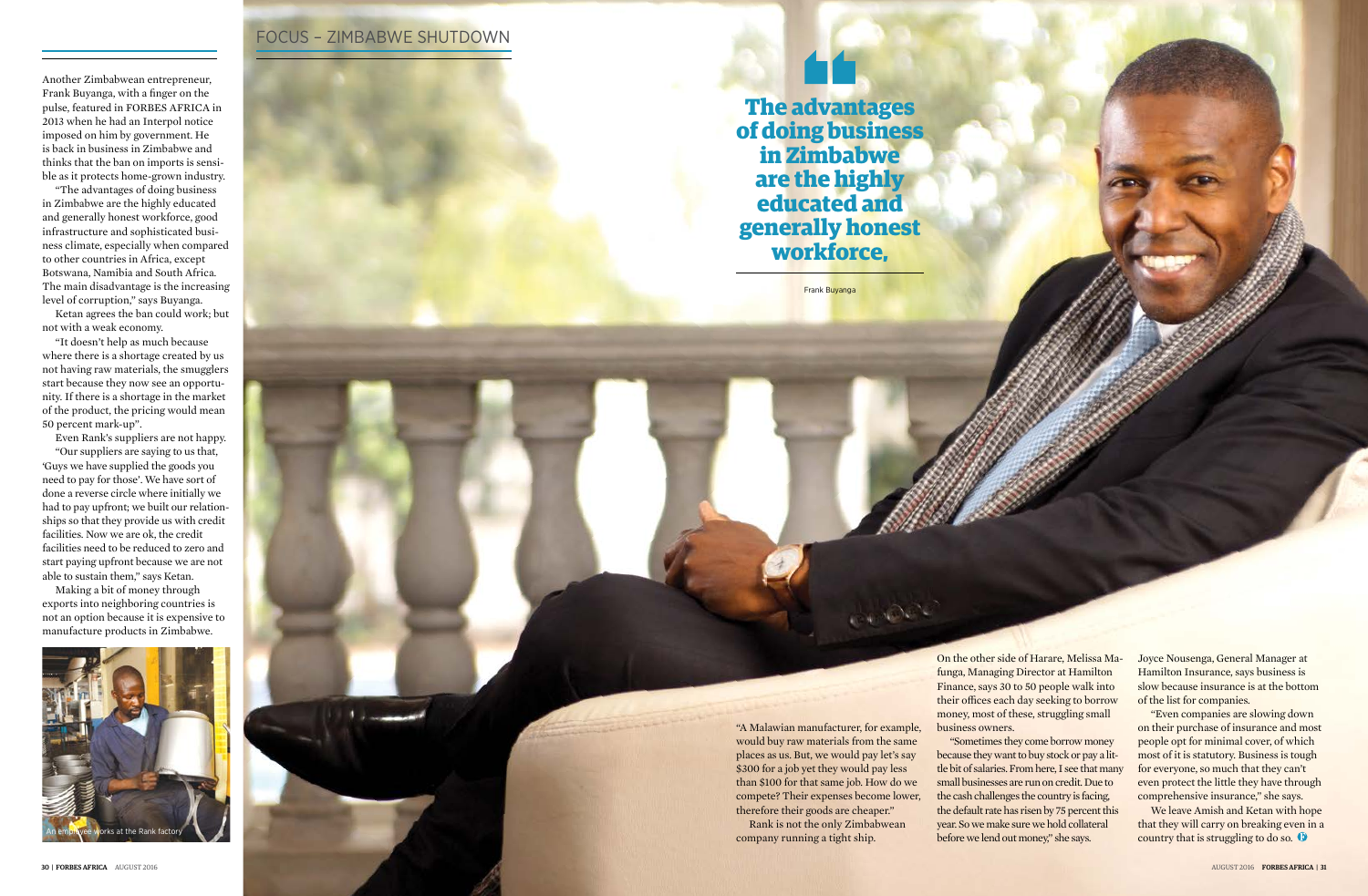### **DIGITAL DISRUPTION** – ARE SOUTH AFRICA'S BANKS LOOKING IN THE RIGHT DIRECTION?

anking will be the number<br>
one most impacted industry<br>
by digital disruption in the<br>
next three years as digital<br>
business models are putting banks' one most impacted industry by digital disruption in the next three years as digital revenue at risk. Third party providers such as telcos and retailers, as well as non-traditional players like Google, Apple and Facebook, are extending banking services into non-banking digital ecosystems.

To compete on this level, banks will need to transform themselves through strategic and digital enablement into what the Accenture Technology Vision for Banking 2016 calls an "everyday bank" – one that interacts with customers every day to meet their financial and non-financial needs, playing a bigger role in their lives before, during and after transactions.

#### **How will they achieve this?**

According to Accenture Technology Vision for Banking 2016, there are five emerging technology trends shaping the new business landscape – the platform economy, digital trust, the liquid workforce, intelligent automation and predictable disruption. The first three of these trends will be particularly important for local banks to take note of.

About 84% of platforms will be the glue that brings organisations together in the digital economy. The massive

amounts of data that banks generate and collect can provide a springboard to create and exchange value across ecosystems, with banks playing different roles in a number of value networks simultaneously (e.g. as a platform provider or ecosystem collaborator). South African banks should identify the roles they want to play within various ecosystems and begin to forge partnerships with a range of other non-financial services companies and start-ups. This will be vital to embrace disruptive growth and transformational

change.

The liquid workforce of the digital Digital trust is the final, but perhaps

age is one that adaptable, change-ready and responsive. While banks are already using technology innovation to empower their workforce and to operate more effectively, they need more than the right technology. To adapt faster and increase competiveness, banks will need to make their workforce agile and highly adaptable. This will mean a change in the business and workforce culture, banking skills development and diversity into teams, and employing new sourcing strategies to leverage a broader and global pool of on-demand skills to meet rapidly changing or evolving needs. most important element, for local banks. Despite bankers' acknowledgement of the importance of trust, banks face a

digital trust paradox. While customers trust banks to hold their money and personal data, the Accenture Technology Vision for Banking 2016 report shows they are sceptical when it comes to banks always giving the best service value and advice that benefits them. In addition, nearly 80% of bankers strongly agree that they are exposed to more risks than they are equipped to handle as a digital business. Banks will need to combine stronger ethics with tighter security to grow relationship trust.

Some of the rewards of successfully implemented digital strategies: consider an increase in revenues of up to 55% and cost reductions of up to 30%! The real deal? Digital takes centre stage in this new era of banking. To fully participate, South African banks need to act now.

Drawing on Accenture's banking experience and assessment of some welldefined consumer-to-business (C2B) ecosystems, banks should also increase focus on partnering with Fintech startups and continue emphasis on removing friction from the customer journey.

Remaining competitive will be a multi-faceted journey of transformation – banks will need to embed digital into the business, transform their culture, redefine the customer experience and re-invent their value proposition, playing a range of new roles in a broader partner ecosystem.

The digital business models of non-traditional players are capturing more of the banking value chain, putting as much as 32 percent of bank revenues at risk. Yet South African banks believe that the biggest threat of disruption comes from within the traditional banking sector.

By William Mzimba





coffee creamers, hair extensions, body creams, building material, furniture, baked beans, cereals, peanut butter, jams and mayonnaise. It is all part of a "Buy Zimbabwe" campaign that government hopes will see factories built in its land.

With millions worth of goods going into Zimbabwe, South Africa is the largest importer to the country and the biggest trading partner.

"[The ban] is a desperate move by Zimbabwe, to try and preserve their currency and to stimulate internal trade, however [it is] not viable as no local company can provide the basic consumer goods that South Africa offers," says Ian Cruickshanks, Chief Economist at the Institute of Race Relations.

"This government is very stupid. We buy from South Africa because it is cheaper and it's the only way for us to survive. Buying anything made in Zimbabwe is very expensive. The rands I earn can't support my family," Ngwenya screams throwing the empty bucket on the ground at Beitbridge.

The ban on imports has irked many like Ngwenya. Next to her is a man breaking the plastic electrical conduits he isn't allowed to take across the border.

Just days before, traders burned a warehouse, where the confiscated goods were held, and barricaded the roads with rocks and burning tyres,

forcing the closure of the border, believed to be the first time in history.

"I buy goods in South Africa and sell them here in a small shop in Bulawayo. That's the way I have been surviving and keeping my family afloat. I used to be a teacher but I couldn't deal with the lack of payments by government and I decided to get into business," says Prudence Dube.

Tuleka Ngci, of GoAfrica, who has been transporting goods from South Africa to Malawi since December, says business has been slow after traders blocked the Beitbridge border. Ngci transports goods such as groceries, fruit and vegetables from South Africa through the Zimbabwean border to Malawi every week.

"If we can't pass through the border to buy goods then that means there's no business for us. Customers blame us for what is happening in Zimbabwe and as a result we find ourselves in the middle of a crossfire we don't even understand," says Ngci.

"The restriction against imported goods is threatening the livelihood of people and when people are hungry they get angry. And in this case who knows who they'll take out their anger on."



#### FOCUS – ZIMBABWE SHUTDOWN

According to Dube, many Zimbabweans turn to smuggling.

"My business is registered, I pay duty for the goods I buy, and I employ six people. If this ban is not lifted, I will have to go the smuggling route like most informal traders in the country. That will be a disadvantage to government. I don't think they thought this through and looked at how we would be affected," she says.

Smuggling goods in open sight seems easy enough to do. At the border, some authorities are not shy to take bribes. We carried a two-liter cooking oil bottle to test the system. The man doing the checks told us cooking oil could no longer be imported into the country before asking for a bribe to let us through.

"I have a lot of friends who never pay anything. The officials are also hungry so they just pocket whatever they can get from people," says Dube.

Most small businesses smuggle goods with the help of transporters like Bongani Sibanda.

"Because of the economic situation in Zimbabwe, smuggling is an everyday thing and we see ourselves as business people providing a service. I carry groceries, and whatever else people send from

### High performance. Delivered.